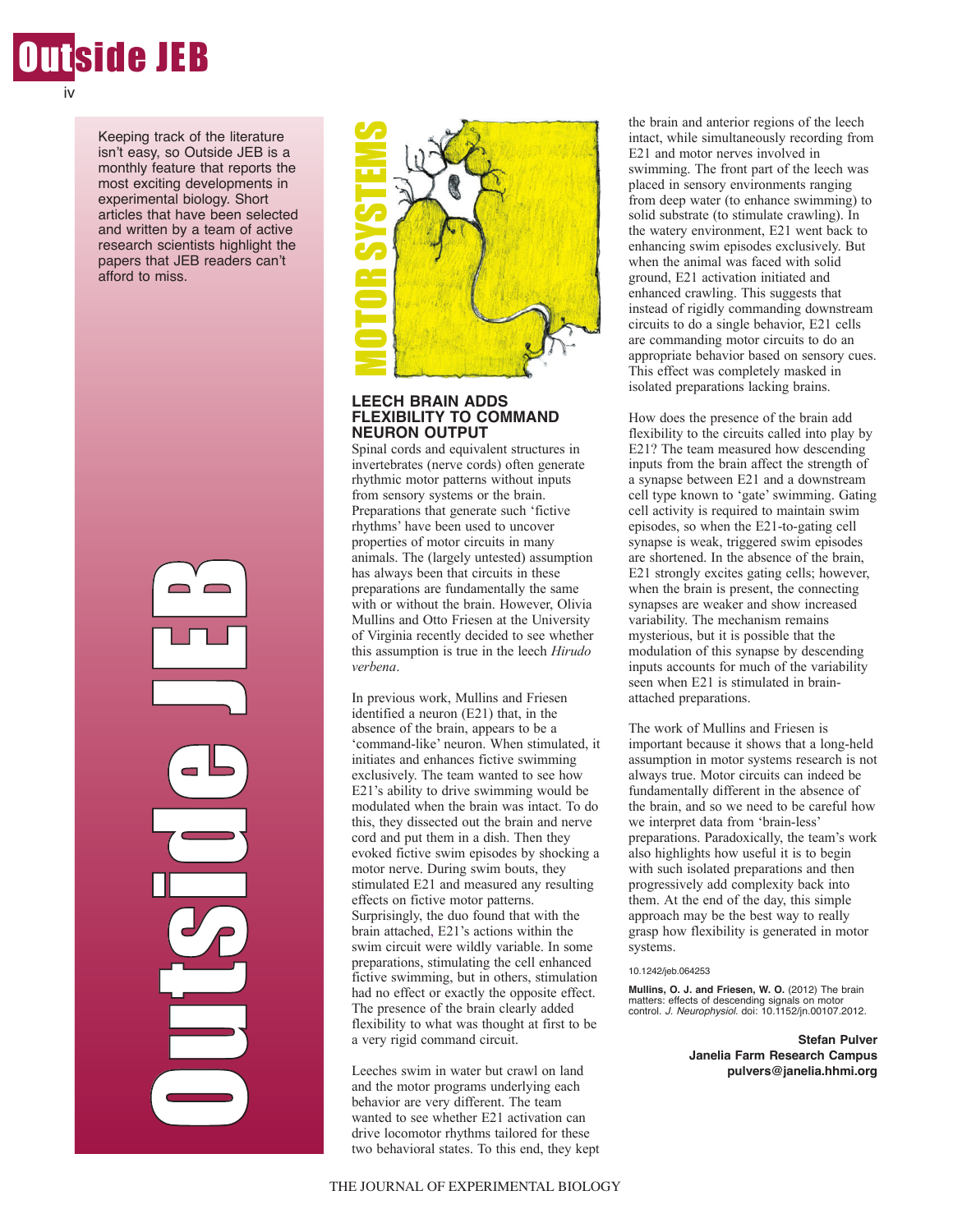



# **WHEN THE TIMES GET TOUGH, THE LIZARDS START LYING**

For the most part, it seems that animals communicate honestly with one another. Individuals use various signals such as elaborate colours or ornaments to convey information to others about their fighting ability or potential value as a mate. Signals are useful, and communication can save time and energy. For example, mismatched rivals can avoid a risky dual if they can communicate their fighting ability, and the weaker opponent cede to the stronger.

The lingering puzzle of animal communication is why animals are honest with one another. On the surface, it would seem beneficial to embellish communication signals. What animal would not want to appear stronger and more attractive? The classic explanation is the 'handicap hypothesis', or the hypothesis that the cost of communication signals maintains the honesty of these signals. One common example is the tail of the peacock. This lavish adornment is so cumbersome that only strong males can haul around an impressive tail and still escape from predators.

Simon Lailvaux, Rebecca Gilbert and Jessica Edwards from the University of New Orleans put the handicap hypothesis to the test in a unique way using green anole lizards (*Anolis carolinensis*). The green anole is an excellent subject for such a study, as male green anoles signal to one another with a brightly coloured dewlap – a flap of skin beneath the jaw that they can extend and retract – and the size of this dewlap is an honest signal of their bite force, an essential trait for fighting. Importantly for the study, the dewlap is developmentally unrelated to the muscles surrounding the jaw that generate bite force, so it is possible for the two traits to vary independently of one another. Lailvaux and his colleagues investigated whether resource limitation would change the honest

relationship between dewlap size and bite force. They predicted that if the handicap hypothesis is correct, and the cost of maintaining the bright dewlap maintains the honesty of the signal, then food restriction should limit both dewlap size and bite force. The question is, when the times are tough, do the lizards stay honest?

To answer this question, the authors captured juvenile male green anoles and raised them to sexual maturity in the laboratory, under either food-restricted or plentiful diets. At the end of the study, both dewlap size and bite force were measured. The authors discovered that while lizards with plenty of food developed the typically honest relationship between dewlap size and bite force, the food-restricted males developed the bright dewlaps without developing the corresponding bite force. Therefore, food-deprived lizards were not as honest as their resource-rich counterparts. Moreover, it appears that for green anoles, bite force itself is more costly than the bright dewlap signal.

As the cost of a bright dewlap doesn't keep the lizards honest, what factors maintain dewlap size? The authors suggest several explanations, including the possibility that social feedback might play an important role. In this study, lizards were raised in individual cages, and did not interact with one another. However, in the wild, exaggerating about bite force with a bright dewlap might land a lizard in a fight where he is overmatched and could be injured. While more research is necessary to fully understand the factors that maintain honest communication signals, it seems that, for lizards, honesty is still the best policy.

### 10.1242/jeb.064246

**Lailvaux, S. P., Gilbert, R. L. and Edwards, J. R.** (2012). A performance-based cost to honest signalling in male green anole lizards (*Anolis carolinensis*). *Proc. R. Soc. B* doi: 10.1098/rspb.2011.2577.

> **Constance M. O'Connor McMaster University coconn@mcmaster.ca**



## **FRUIT FLIES ON ICE**

The ability to survive freezing comes naturally to a select group of insects. These cold-adapted insect species live in areas where they might experience sub-zero temperatures for at least some of the year. But *Drosophila melanogaster*, the favourite fly of researchers from several life sciences disciplines, is better known for its preference for the warmth of human kitchens and is injured by cold – even at temperatures above freezing. Scientists would love to know how to successfully put these flies into suspended animation using cryopreservation to maintain their valuable stocks of laboratory-modified *D. melanogaster* lines. In recent work published in *Proceedings of the National Academy of Sciences*, Vladimir Koštál and colleagues from the Czech Republic show that with a few simple tricks picked up from a freeze-tolerant cousin, it is possible to convert the chill-susceptible *D. melanogaster* into a fly that can survive freezing.

Earlier work by Koštál and his colleagues showed that *Chymomyza costata*, a drosophilid fly closely related to *D. melanogaster*, has two requirements to survive freezing: (1) it must be in developmental arrest (called diapause) during an overwintering stage, and (2) it must accumulate large quantities of the free amino acid proline. The authors thought a similar protocol might work for *D. melanogaster.* First, the team reared larvae at either room temperature or a relatively low temperature for *D. melanogaster* (15°C) until they reached the final larval stage. Then, they subjected the larvae to temperatures that fluctuated between 6°C and 11°C for 3days to induce a type of diapause. In addition, some of the insects were fed diets rich in known cryoprotectants: glycerol, proline or trehalose. Finally, the team slowly cooled the flies to  $-5^{\circ}$ C and held them there for